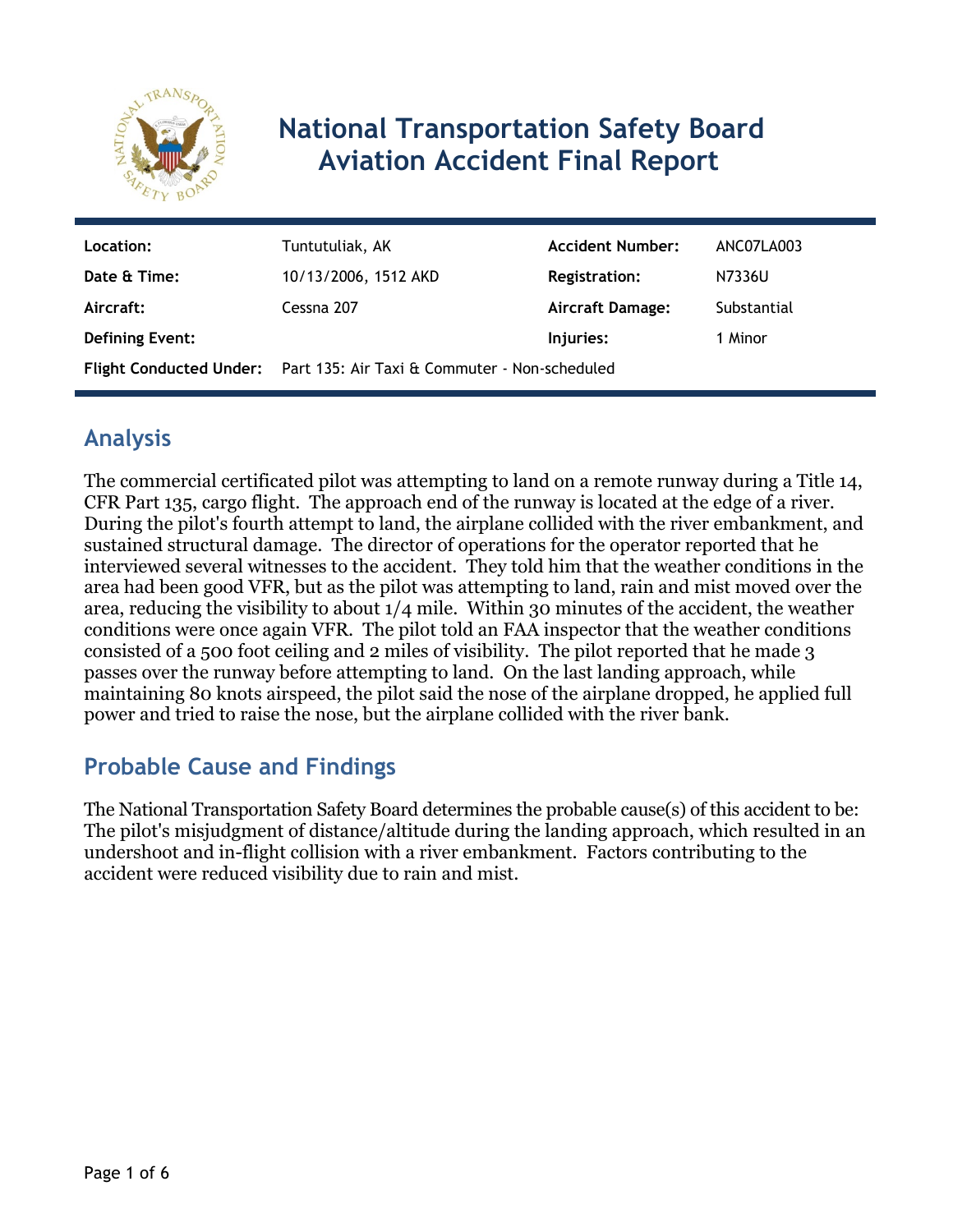#### **Findings**

Occurrence #1: IN FLIGHT ENCOUNTER WITH WEATHER Phase of Operation: APPROACH - VFR PATTERN - FINAL APPROACH

Findings

1. (F) WEATHER CONDITION - RAIN 2. (F) WEATHER CONDITION - DRIZZLE/MIST ----------

Occurrence #2: UNDERSHOOT Phase of Operation: APPROACH - VFR PATTERN - FINAL APPROACH

Findings 3. (C) DISTANCE/ALTITUDE - MISJUDGED - PILOT IN COMMAND ----------

Occurrence #3: IN FLIGHT COLLISION WITH TERRAIN/WATER Phase of Operation: APPROACH - VFR PATTERN - FINAL APPROACH

Findings 4. TERRAIN CONDITION - DIRT BANK/RISING EMBANKMENT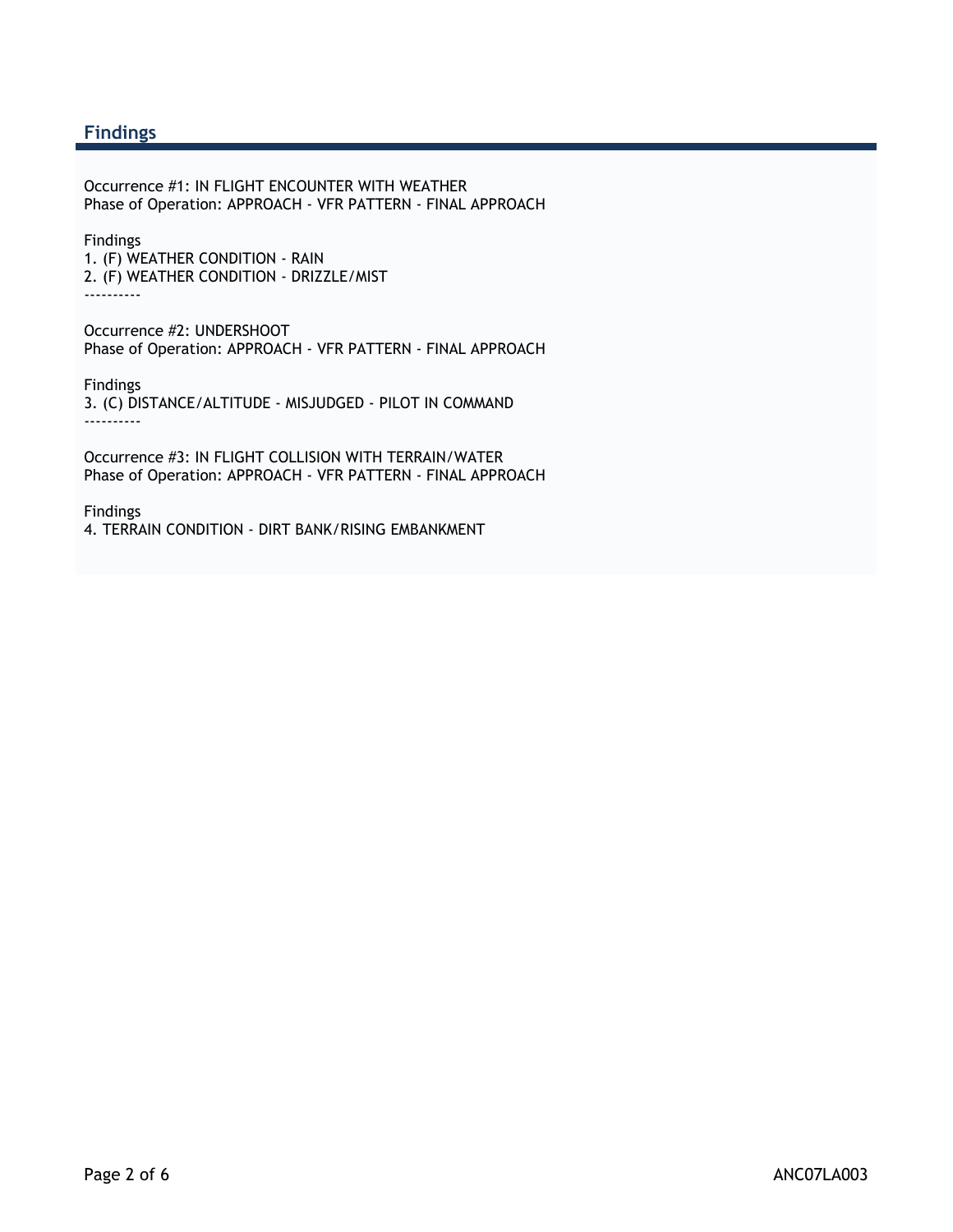### **Factual Information**

On October 13, 2006, about 1512 Alaska daylight time, a wheel-equipped Cessna 207 airplane, N7336U, sustained substantial damage when it collided with the edge of a river embankment during the landing approach at the Tuntutuliak Airport, Tuntutuliak, Alaska. The airplane was being operated as a visual flight rules (VFR) cross-country nonscheduled cargo flight under Title 14, CFR Part 135, when the accident occurred. The airplane was operated by Flight Alaska Inc., d.b.a. Yute Air Alaska, Anchorage, Alaska. The commercial certificated pilot, the sole occupant, received minor injuries. Instrument meteorological conditions prevailed in the area of the accident. VFR company flight following procedures were in effect. The flight originated at the Bethel Airport, Bethel, Alaska, about 1443.

During a telephone conversation with the National Transportation Safety Board (NTSB) investigator-in-charge (IIC), on October 16, the director of operations for the operator reported that he interviewed several witnesses to the accident, and learned that the pilot was attempting to land on runway 20 at Tuntutuliak. The gravel surface runway is 1,772 long and 28 feet wide. The approach end of the runway is located at the edge of a river. The director of operations said the weather conditions in the area had been good VFR, but as the pilot was attempting to land, rain and mist moved over the area, reducing the visibility to about 1/4 mile. The airplane collided with the river embankment as the pilot was on his fourth landing attempt. The airplane received structural damage to the landing gear, fuselage and wings, and came to rest about 40 degrees to the left of the runway. The director of operations indicated that within 30 minutes of the accident, the weather conditions were once again VFR.

A Federal Aviation Administration (FAA) inspector from the Anchorage Flight Standards District Office (FSDO) interviewed the pilot by telephone. The inspector indicated that the pilot's assessment of the weather conditions was a 500 foot ceiling and 2 miles of visibility. The pilot reported that he made 3 passes over the runway before attempting to land. On the last landing approach, while maintaining 80 knots airspeed, the pilot said the nose of the airplane dropped, he applied full power and tried to raise the nose, but the airplane collided with the river bank.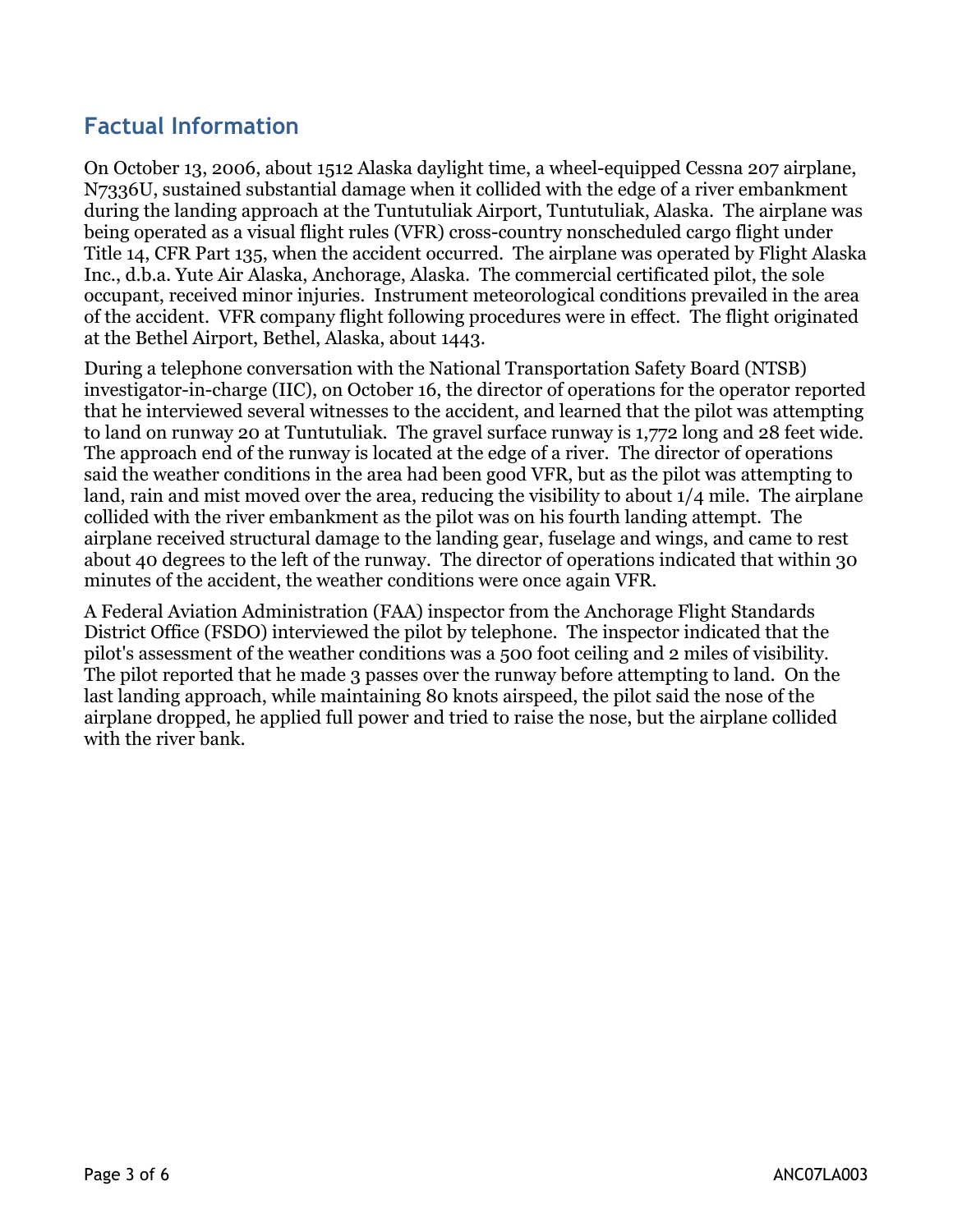#### **Pilot Information**

| Certificate:                     | Commercial                                                                                                                                                                                                                                        | Age:                              | 60, Male                      |
|----------------------------------|---------------------------------------------------------------------------------------------------------------------------------------------------------------------------------------------------------------------------------------------------|-----------------------------------|-------------------------------|
| Airplane Rating(s):              | Multi-engine Land; Multi-engine<br>Sea: Single-engine Land: Single-<br>engine Sea                                                                                                                                                                 | Seat Occupied:                    | Left                          |
| <b>Other Aircraft Rating(s):</b> | None                                                                                                                                                                                                                                              | <b>Restraint Used:</b>            | Seatbelt, Shoulder<br>harness |
| Instrument Rating(s):            | Airplane                                                                                                                                                                                                                                          | <b>Second Pilot Present:</b>      | No                            |
| Instructor Rating(s):            | None                                                                                                                                                                                                                                              | <b>Toxicology Performed:</b>      | <b>No</b>                     |
| <b>Medical Certification:</b>    | Class 2 With Waivers/Limitations                                                                                                                                                                                                                  | Last FAA Medical Exam:            | 09/01/2006                    |
| <b>Occupational Pilot:</b>       |                                                                                                                                                                                                                                                   | Last Flight Review or Equivalent: | 10/01/2006                    |
| <b>Flight Time:</b>              | 5700 hours (Total, all aircraft), 1000 hours (Total, this make and model), 5000 hours (Pilot In<br>Command, all aircraft), 10 hours (Last 90 days, all aircraft), 10 hours (Last 30 days, all<br>aircraft), 5 hours (Last 24 hours, all aircraft) |                                   |                               |

## **Aircraft and Owner/Operator Information**

| Aircraft Make:                    | Cessna                                                    | <b>Registration:</b>                     | N7336U                                                     |
|-----------------------------------|-----------------------------------------------------------|------------------------------------------|------------------------------------------------------------|
| Model/Series:                     | 207                                                       | <b>Aircraft Category:</b>                | Airplane                                                   |
| <b>Year of Manufacture:</b>       |                                                           | <b>Amateur Built:</b>                    | <b>No</b>                                                  |
| Airworthiness Certificate:        | Normal                                                    | Serial Number:                           | 20700405                                                   |
| Landing Gear Type:                | Tricycle                                                  | Seats:                                   | 7                                                          |
| Date/Type of Last Inspection:     | 09/01/2006, Annual                                        | <b>Certified Max Gross Wt.:</b>          | 3800 lbs                                                   |
| Time Since Last Inspection:       | 61 Hours                                                  | Engines:                                 | 1 Reciprocating                                            |
| Airframe Total Time:              | 21781 Hours at time of<br>accident                        | <b>Engine Manufacturer:</b>              | Continental                                                |
| ELT:                              | Installed, activated, did not<br>aid in locating accident | <b>Engine Model/Series:</b>              | IO-520-F                                                   |
| <b>Registered Owner:</b>          | Maritime Sales and Leasing                                | <b>Rated Power:</b>                      | 300 hp                                                     |
| Operator:                         | Flight Alaska Inc.                                        | <b>Operating Certificate(s)</b><br>Held: | Commuter Air Carrier<br>(135); On-demand Air Taxi<br>(135) |
| <b>Operator Does Business As:</b> | Yute Air Alaska                                           | <b>Operator Designator Code:</b>         | YAAA                                                       |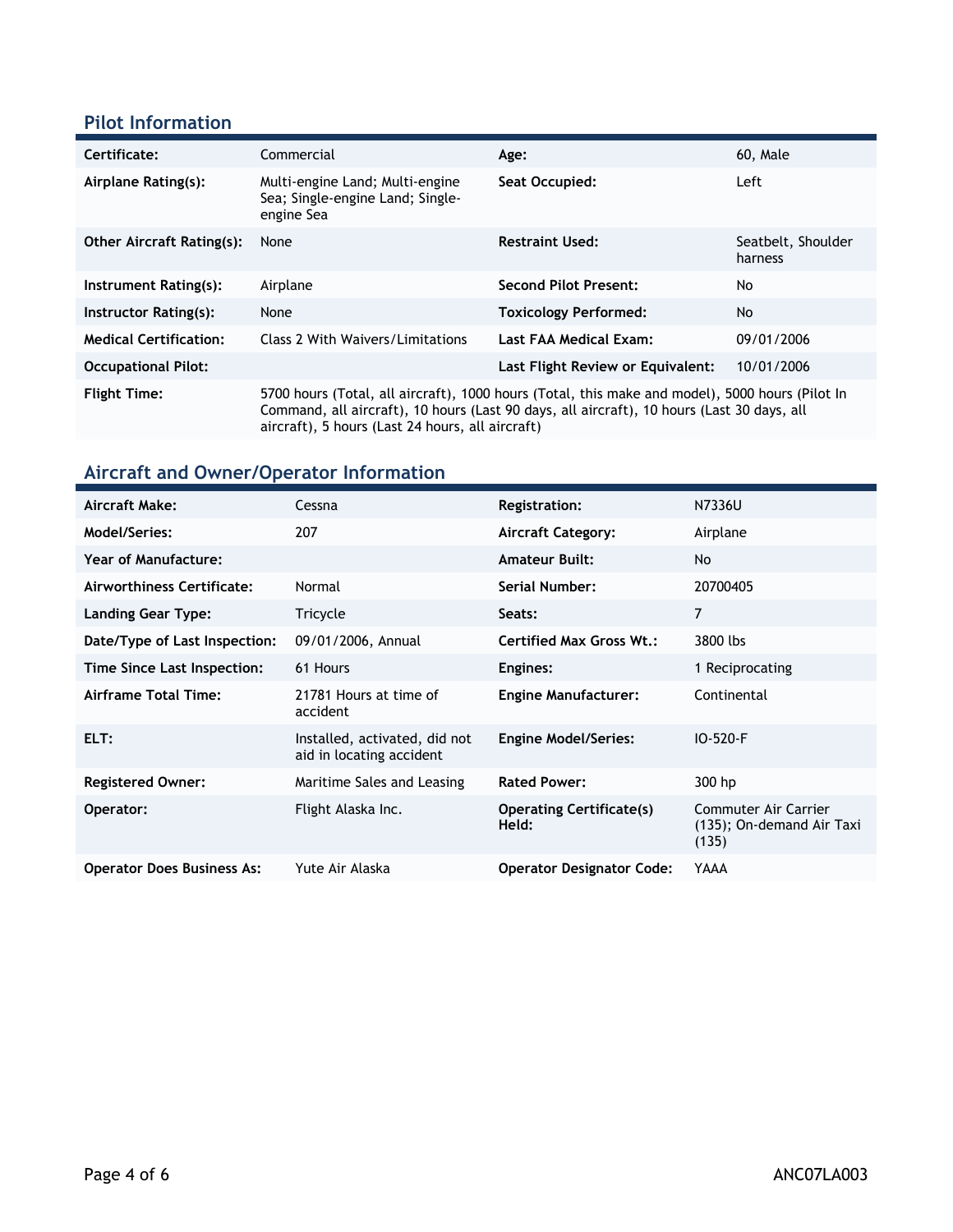#### **Meteorological Information and Flight Plan**

| <b>Conditions at Accident Site:</b>     | Instrument Conditions | <b>Condition of Light:</b>                 | Day         |
|-----------------------------------------|-----------------------|--------------------------------------------|-------------|
| <b>Observation Facility, Elevation:</b> |                       | Distance from Accident Site:               |             |
| <b>Observation Time:</b>                |                       | Direction from Accident Site:              |             |
| <b>Lowest Cloud Condition:</b>          |                       | Visibility                                 | 0.25 Miles  |
| Lowest Ceiling:                         | Obscured              | Visibility (RVR):                          |             |
| Wind Speed/Gusts:                       | 10 knots $/$          | <b>Turbulence Type</b><br>Forecast/Actual: |             |
| <b>Wind Direction:</b>                  | $180^\circ$           | Turbulence Severity<br>Forecast/Actual:    |             |
| <b>Altimeter Setting:</b>               |                       | <b>Temperature/Dew Point:</b>              | $4^\circ$ C |
| <b>Precipitation and Obscuration:</b>   | Moderate - Rain; Mist |                                            |             |
| <b>Departure Point:</b>                 | Bethel, AK (PABE)     | Type of Flight Plan Filed:                 | Company VFR |
| Destination:                            | Tuntutuliak, AK (A61) | <b>Type of Clearance:</b>                  | None        |
| <b>Departure Time:</b>                  | 1443 ADT              | Type of Airspace:                          |             |

#### **Airport Information**

| Airport:                  | Tuntutuliak (A61) | <b>Runway Surface Type:</b>      | Gravel    |
|---------------------------|-------------------|----------------------------------|-----------|
| <b>Airport Elevation:</b> | 16 ft             | <b>Runway Surface Condition:</b> | Wet       |
| Runway Used:              | 20                | IFR Approach:                    | None      |
| Runway Length/Width:      | 1772 ft / 28 ft   | <b>VFR Approach/Landing:</b>     | Full Stop |

## **Wreckage and Impact Information**

| Crew Injuries:      | 1 Minor | Aircraft Damage:           | Substantial            |
|---------------------|---------|----------------------------|------------------------|
| Passenger Injuries: | N/A     | <b>Aircraft Fire:</b>      | None                   |
| Ground Injuries:    | N/A     | <b>Aircraft Explosion:</b> | None                   |
| Total Injuries:     | 1 Minor | Latitude, Longitude:       | 60.335278, -162.666944 |

#### **Administrative Information**

| Investigator In Charge (IIC):            | Scott Erickson                                                                                                                                                                                                                                                                                                                                     | <b>Report Date:</b> | 05/29/2007 |
|------------------------------------------|----------------------------------------------------------------------------------------------------------------------------------------------------------------------------------------------------------------------------------------------------------------------------------------------------------------------------------------------------|---------------------|------------|
| <b>Additional Participating Persons:</b> | John Steuernagle; FAA-AL-ANC FSDO 03; Anchorage, AK                                                                                                                                                                                                                                                                                                |                     |            |
| <b>Publish Date:</b>                     |                                                                                                                                                                                                                                                                                                                                                    |                     |            |
| <b>Investigation Docket:</b>             | NTSB accident and incident dockets serve as permanent archival information for the NTSB's<br>investigations. Dockets released prior to June 1, 2009 are publicly available from the NTSB's<br>Record Management Division at pubing@ntsb.gov, or at 800-877-6799. Dockets released after<br>this date are available at http://dms.ntsb.gov/pubdms/. |                     |            |